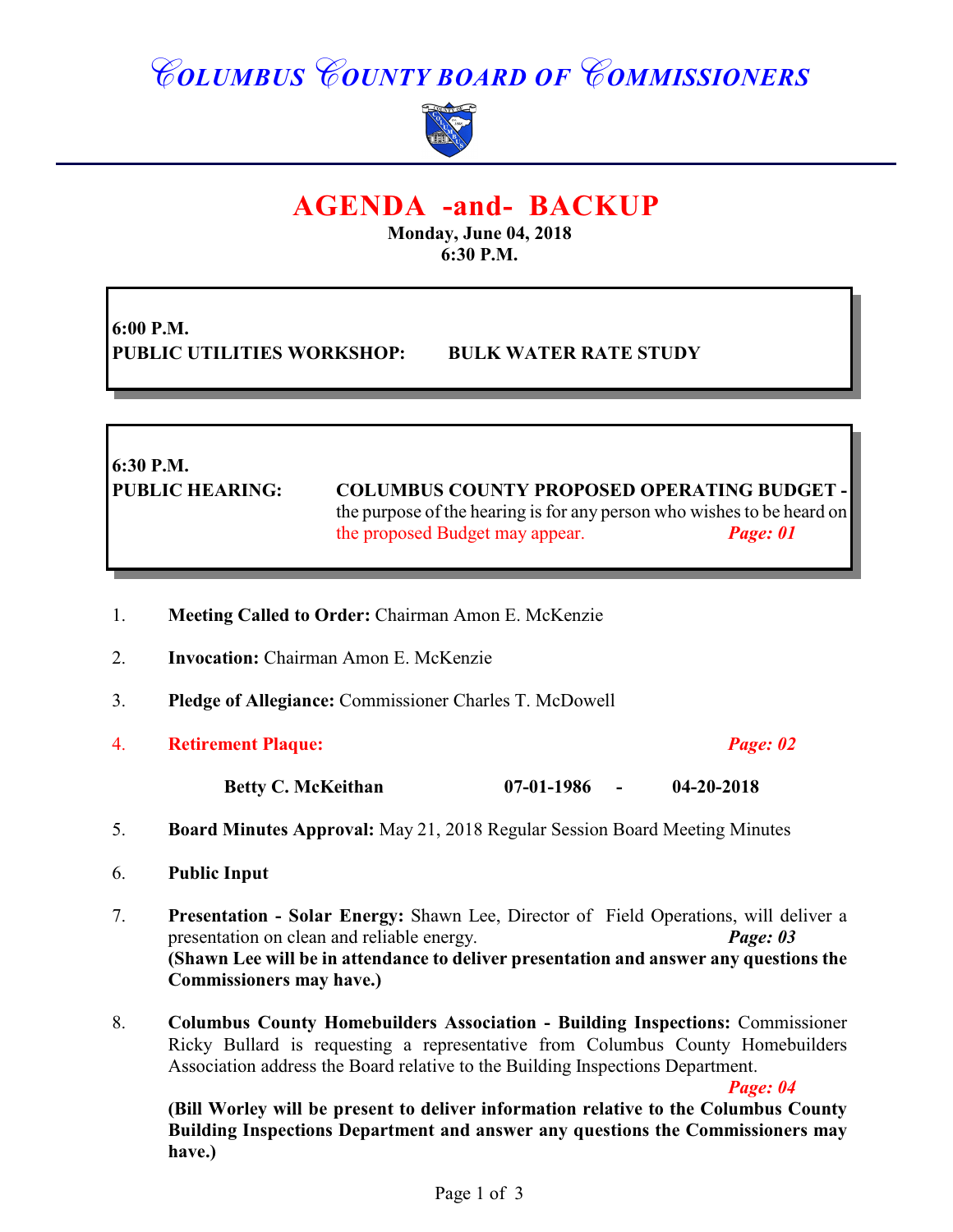- 9. **Public Transportation Management Choice for Transit System:** Joy Jacobs, Director of Public Transportation, is requesting Board approval of the choice of First Transit as CCT's provider. *Pages: 05 - 13* **(Joy Jacobs will be present to explain and answer any questions the Commissioners may have.)**
- 10. **Public Transportation -Contract with First Transit as CCT's Provider:** Joy Jacobs, Director of Public Transportation, is requesting Board approval of the Management Contract with First Transit as CCT's provider. *Pages: 14 - 35* **(Joy Jacobs will be present to explain and answer any questions the Commissioners may have.)**
- 11. **Economic Development Departmental Update:** Gary Lanier, Economic Development Director, will deliver a departmental update. *Pages: 36 - 39* **(Gary Lanier will be present to deliver update and answer any questions the Commissioners may have.)**
- 12. **Planning Establish Date and Time for Public Hearing:** Gary Lanier, Planning Director, is requesting the Board to establish a date and time for a Public Hearing for a map amendment (re-zoning) to the Southeastern Community College Zoning Map.

*Page: 40*

**(Gary Lanier will be present to explain and answer any questions the Commissioners may have.)**

- 13. **Special Recognition Parks and Recreation Director:** Commissioner Ricky Bullard will deliver a special recognition to Julie Strickland for her accomplishments. *Page: 41* **(Commissioner Ricky Bullard will be present to explain and answer any questions the Commissioners may have.)**
- 14. **Resolution of Support for Atlantic Telephone Membership Corporation for the Proposed Increase of High-Speed Internet in Columbus County:** Commissioner James Prevatte is requesting the Board to approve and adopt. *Pages: 42 - 43* **(Commissioner Prevatte will be present to explain and answer any questions the Commissioners may have.)**

#### **RECESS REGULAR SESSION and enter into COMBINATION MEETING of COLUMBUS COUNTY WATER and SEWER DISTRICTS I, II, III, IV and V BOARD MEETING**

15. **Columbus County Water and Sewer Districts I, II, III, IV and V - Approval of Board Meeting Minutes:**

May 21, 2018 **Combination Meeting** of Columbus County Water and Sewer Districts I, II, III, IV and V Board Meeting **(5 sets)**

16. **Columbus County Water and Sewer Districts I, II, III, IV and V - Approval of Bulk Water Rates:** Harold Nobles, Public Utilities Director, is requesting Board approval of the bulk water rates as recommended by Leo Green. *Pages: 44 - 48* **(Harold Nobles will be present to explain and answer any questions the Commissioners may have.)**